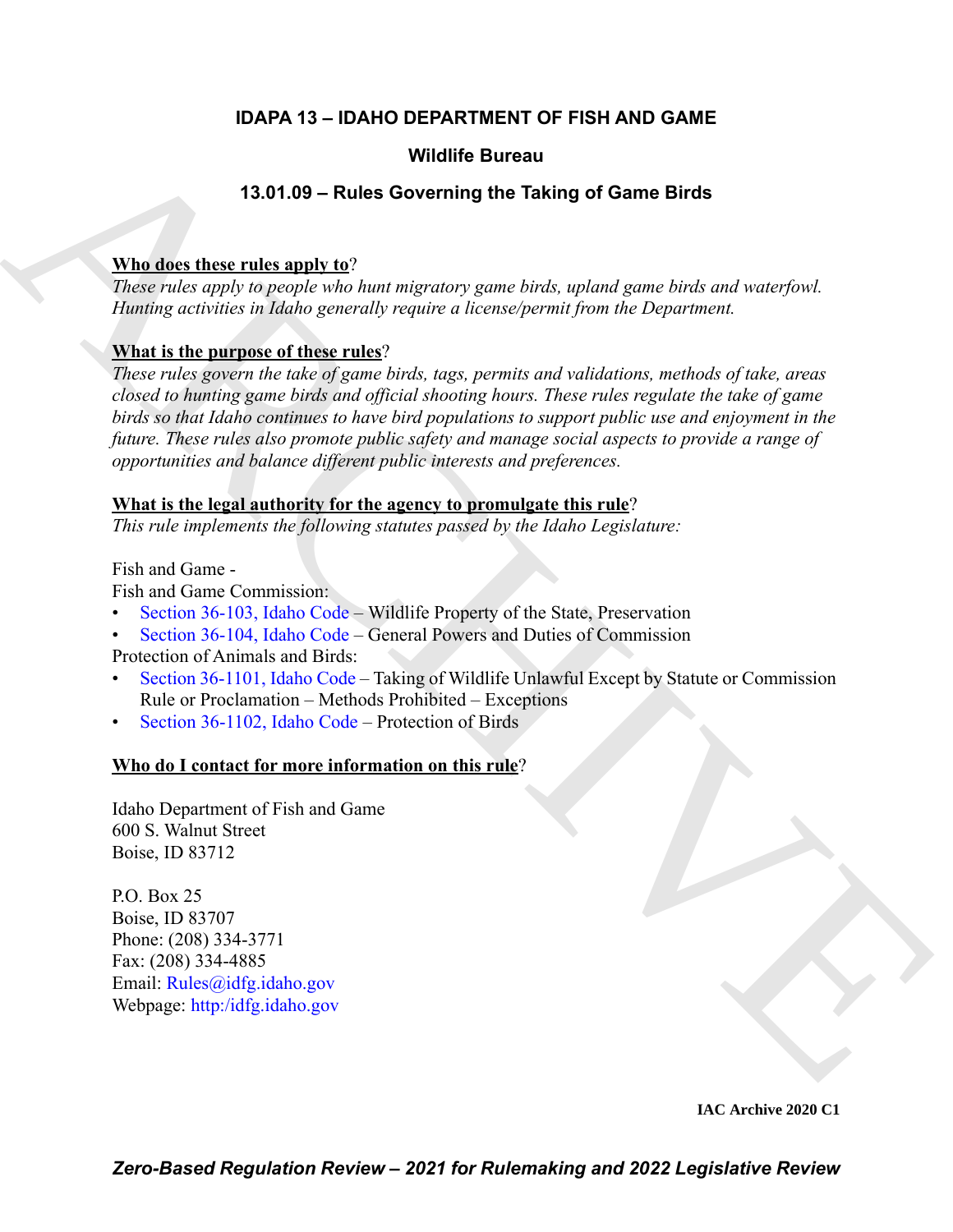# **Table of Contents**

# 13.01.09 - Rules Governing the Taking of Game Birds

| 100. Sage And Sharp-Tailed Grouse Tags, Permits, And Validations.  3<br>200. Identification Of Species In Possession And During Transportation.  5<br>301. Migratory Game Bird And American Crow Methods Of Take.  6<br>401. Game Preserves Open To The Hunting Of Migratory Game Birds.  8<br>600. Seasons, Bag, And Possession Limits, And Management Units. ( 9 |  |
|--------------------------------------------------------------------------------------------------------------------------------------------------------------------------------------------------------------------------------------------------------------------------------------------------------------------------------------------------------------------|--|
|                                                                                                                                                                                                                                                                                                                                                                    |  |
|                                                                                                                                                                                                                                                                                                                                                                    |  |
|                                                                                                                                                                                                                                                                                                                                                                    |  |
|                                                                                                                                                                                                                                                                                                                                                                    |  |
|                                                                                                                                                                                                                                                                                                                                                                    |  |
|                                                                                                                                                                                                                                                                                                                                                                    |  |
|                                                                                                                                                                                                                                                                                                                                                                    |  |
|                                                                                                                                                                                                                                                                                                                                                                    |  |
|                                                                                                                                                                                                                                                                                                                                                                    |  |
|                                                                                                                                                                                                                                                                                                                                                                    |  |
|                                                                                                                                                                                                                                                                                                                                                                    |  |
|                                                                                                                                                                                                                                                                                                                                                                    |  |
|                                                                                                                                                                                                                                                                                                                                                                    |  |
|                                                                                                                                                                                                                                                                                                                                                                    |  |
|                                                                                                                                                                                                                                                                                                                                                                    |  |
|                                                                                                                                                                                                                                                                                                                                                                    |  |
|                                                                                                                                                                                                                                                                                                                                                                    |  |
|                                                                                                                                                                                                                                                                                                                                                                    |  |
|                                                                                                                                                                                                                                                                                                                                                                    |  |
|                                                                                                                                                                                                                                                                                                                                                                    |  |
|                                                                                                                                                                                                                                                                                                                                                                    |  |
|                                                                                                                                                                                                                                                                                                                                                                    |  |
|                                                                                                                                                                                                                                                                                                                                                                    |  |
|                                                                                                                                                                                                                                                                                                                                                                    |  |
|                                                                                                                                                                                                                                                                                                                                                                    |  |
|                                                                                                                                                                                                                                                                                                                                                                    |  |
|                                                                                                                                                                                                                                                                                                                                                                    |  |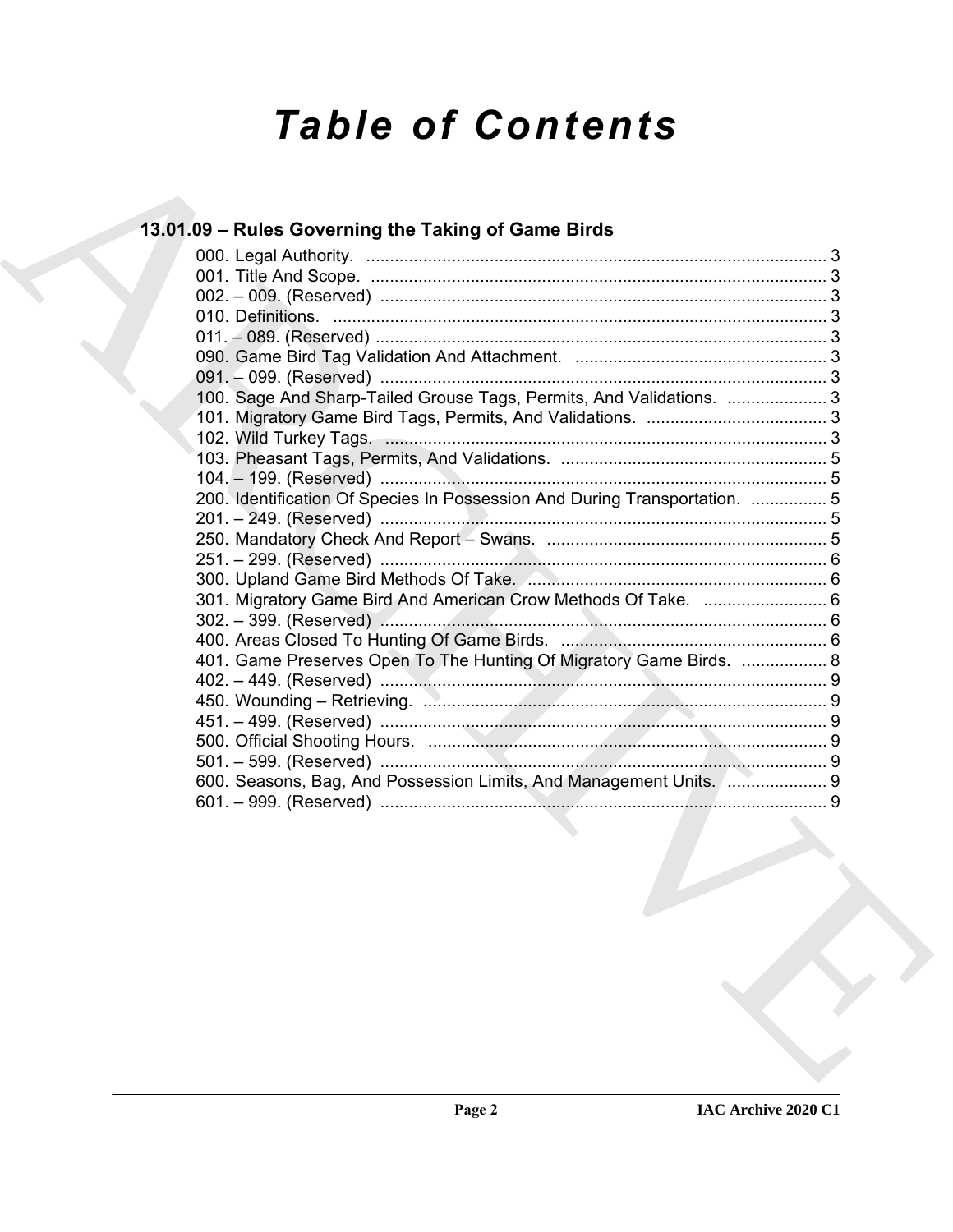#### **13.01.09 – RULES GOVERNING THE TAKING OF GAME BIRDS**

#### <span id="page-2-17"></span><span id="page-2-1"></span><span id="page-2-0"></span>**000. LEGAL AUTHORITY.**

Sections 36-103, 36-104, 36-1101, and 36-1102, Idaho Code, authorize the Commission to adopt rules concerning the taking of game birds. (3-20-20)

#### <span id="page-2-22"></span><span id="page-2-2"></span>**001. TITLE AND SCOPE.**

The title of this chapter for citation is IDAPA 13.01.09, "Rules Governing the Taking of Game Birds." These rules govern the taking of game birds. (3-20-20)

<span id="page-2-3"></span>**002. – 009. (RESERVED)**

#### <span id="page-2-11"></span><span id="page-2-4"></span>**010. DEFINITIONS.**

<span id="page-2-12"></span>**01.** Accompanied. Close enough to be within normal conversation or hearing range without shouting d of electronic devices. (3-20-20) or the aid of electronic devices.

<span id="page-2-13"></span>**02. Migratory Game Birds**. Birds classified as migratory game birds in IDAPA 13.01.06, "Rules Governing Classification and Protection of Wildlife." (3-20-20)

<span id="page-2-14"></span>**03. Upland Game Birds**. Birds classified as upland game birds in IDAPA 13.01.06, "Rules Governing ation and Protection of Wildlife." (3-20-20) Classification and Protection of Wildlife."

<span id="page-2-15"></span>**04. Waterfowl**. The combination of ducks, geese, and swans, under the migratory game bird classification in IDAPA 13.01.06, "Rules Governing Classification and Protection of Wildlife." (3-20-20)

#### <span id="page-2-5"></span>**011. – 089. (RESERVED)**

#### <span id="page-2-16"></span><span id="page-2-6"></span>**090. GAME BIRD TAG VALIDATION AND ATTACHMENT.**

Any hunter who kills a game bird for which a game tag is required under Section 36-409(c), Idaho Code, must immediately validate the appropriate tag and securely attach the validated tag to the carcass. Tag validation means completely removing the two (2) triangles on the tag corresponding to the day and month of the kill date. The tag must remain attached to the carcass in transit or storage. (8-1-20)T

#### <span id="page-2-7"></span>**091. – 099. (RESERVED)**

#### <span id="page-2-21"></span><span id="page-2-8"></span>**100. SAGE AND SHARP-TAILED GROUSE TAGS, PERMITS, AND VALIDATIONS.**

No person may hunt sage or sharp-tailed grouse anywhere within the state, except licensed shooting preserves, without having in possession the appropriate hunting license with validation for sage grouse and sharp-tailed grouse.  $(3-20-20)$ 

#### <span id="page-2-18"></span><span id="page-2-9"></span>**101. MIGRATORY GAME BIRD TAGS, PERMITS, AND VALIDATIONS.**

<span id="page-2-20"></span><span id="page-2-19"></span>**01. License Validation**. No person may hunt migratory game birds anywhere within the state, without having in possession the appropriate hunting license with validation for the Migratory Game Bird Harvest Information Program and tag. (3-20-20)

Scalar 34 (16), 34-144, 35-1101, and 36-1102, kidoc Cock, mistaric the Commission tradegrade of the system big<br>
March 24 (16), 44-16), and 36-1102, kidoc Cock, mistaric the Columbia of the Fig. 16), and<br>
Henry This Califo **02. Youth and Veteran/Active Duty Waterfowl Season**. The youth waterfowl season is open only to licensed hunters with Migratory Bird validation who are eight (8) to seventeen (17) years of age, and who are accompanied in the field at all times by a licensed hunter eighteen (18) years of age or older. The Veteran/Active Duty waterfowl season is open only to licensed hunters with Migratory Bird validation who are veterans (as defined in Section 65-203, Idaho Code) or members of the Armed Forces on active duty (which does not include members of the National Guard and Reserves performing drills or training), and who carry proof of eligibility on their person, such as an official military or veteran identification card; DD214 form; or a state-issued driver's license or identification card with veteran's designation. (8-1-20)T

#### <span id="page-2-23"></span><span id="page-2-10"></span>**102. WILD TURKEY TAGS.** No person may hunt wild turkey without having in possession the appropriate hunting license and tag. (3-11-21)T

<span id="page-2-25"></span><span id="page-2-24"></span>**01. Tags**. Turkey tags may be general or controlled hunt tags. (3-11-21)T

**02. Youth General Hunts and Youth Passport Holder Hunt Eligibility**. Youth-only general hunts are limited to participation by hunters who are ten (10) to seventeen (17) years of age with a valid license. (3-20-20)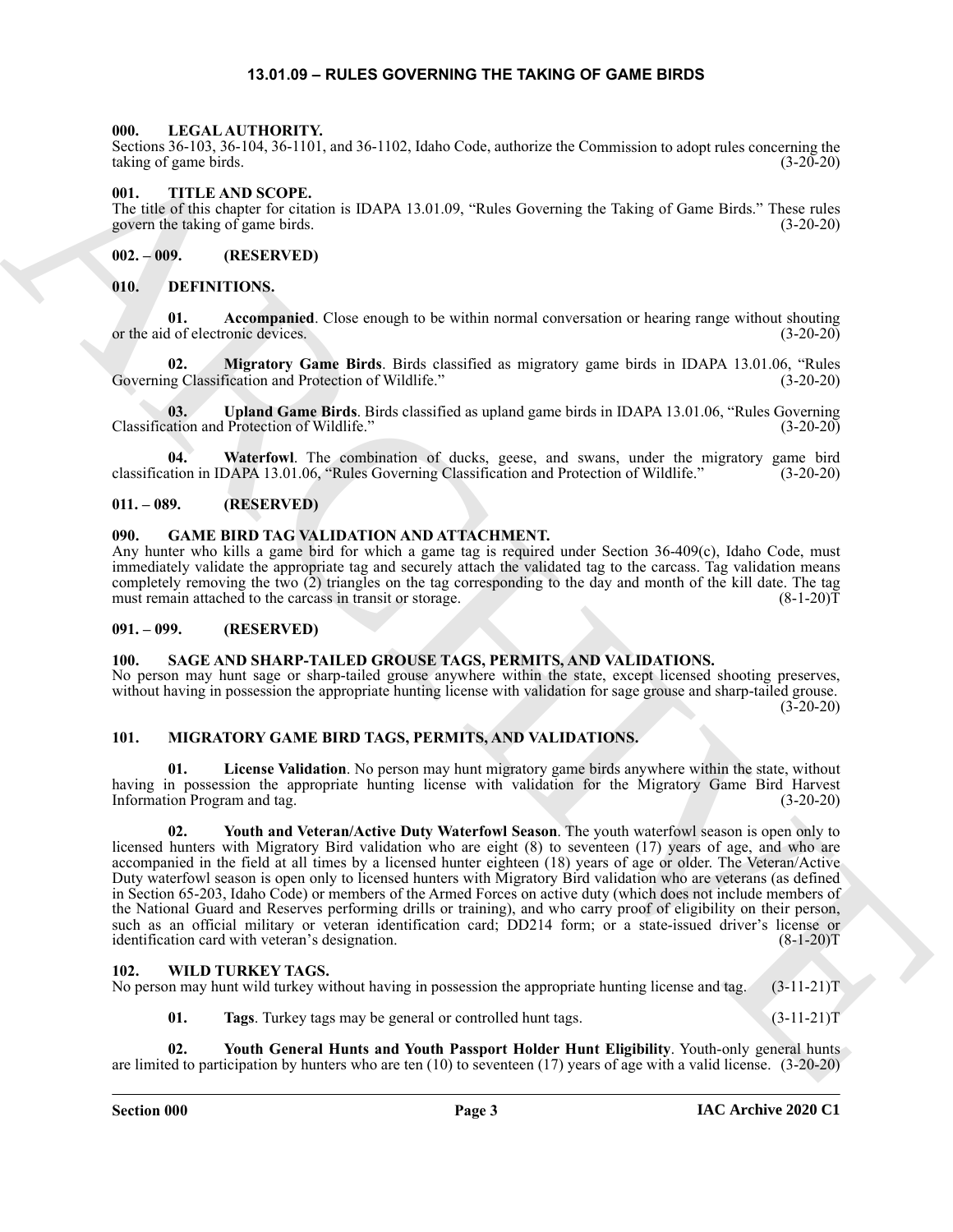**a.** Youth-only general hunts are limited to participation by hunters who are ten (10) to seventeen (17) years of age with a valid license. (3-20-20)

**b.** Hunting passport holders eight (8) to seventeen (17) years of age are eligible to participate in general season hunts, youth-only general hunts, landowner permission controlled hunts and depredation hunts.

 $(3-11-21)T$ 

<span id="page-3-0"></span>**03. Controlled Hunts**. A controlled hunt tag for wild turkey is valid for the take of turkey in the controlled hunt area for which the tag was issued, and in general hunts. (3-11-21)T

Eligibility: The holders of hunting licenses valid for game birds are eligible to apply for spring and the subject to the following restrictions: (3-20-20) fall controlled hunts subject to the following restrictions:

In the event a tag is issued based on erroneous information, the tag will be invalidated and the n on the drawn list.  $(3-11-21)T$ person will remain on the drawn list.

ii. Landowner permission controlled hunt application eligibility is limited to persons who have a signed permission slip, which includes the landowner's name and address, from a landowner who owns more than seventy-nine (79) acres in the hunt area. (3-11-21) seventy-nine  $(79)$  acres in the hunt area.

Given the first and General interaction and the set of the set of the set of the set of the set of the set of the set of the set of the set of the set of the set of the set of the set of the set of the set of the set of t iii. Youth-only controlled hunt application eligibility is limited to persons nine (9) to seventeen (17) years of age, provided they will be ten (10) to seventeen (17) years of age during the hunt for which they apply. A nine (9) year old cannot participate in the hunt until turning age ten (10). A person who turns eighteen (18) years of age during the hunt may continue to participate through the end of the youth-only controlled hunt. A person sixty-five (65) years of age or older with a senior or disabled combination or hunting license may apply on a first-come, firstserved basis for leftover youth-only controlled hunt tags. (3-11-21)T

**b.** Applications: Applications for spring and fall controlled hunts may be submitted electronically through the automated licensing system at any vendor location, including Department offices, through the Internet, or via telephone, not later than March 1 for spring hunts and June 5 for fall hunts, annually. (3-20-20)

i. Duplicate license numbers will not be accepted. Applications from Holders of a Duplicate License (Type 501) will be processed only if they include original license numbers. (3-20-20)

ii. Only one (1) application per person or group will be accepted. Additional applications will result in all applicants being declared ineligible. (3-20-20)

iii. A single payment may be submitted to cover fees for all applications. If a check or money order is ent to cover the fees, all applications will be voided and returned.  $(3-11-21)T$ insufficient to cover the fees, all applications will be voided and returned.

iv. A "group application" is defined as two (2) hunters applying for the same controlled hunt on the same application. (3-20-20)

v. Hunting license and tag fees will NOT be refunded to unsuccessful applicants. (3-20-20)

**c.** Drawing information: Single or group applications which are not drawn for the first choice hunt will automatically be entered into a second choice drawing provided the second choice hunt applied for has not been filled. (3-20-20) filled. (3-20-20)

#### <span id="page-3-1"></span>**04. Tag Validation**. (3-20-20)

**a.** Immediately after any wild turkey is killed, the turkey tag must be validated and securely attached to the wild turkey. Tag validation means cutting out and completely removing two (2) triangles on the border of each tag, one (1) for the month and one (1) for the day of the kill. (3-11-21) tag, one  $(1)$  for the month and one  $(1)$  for the day of the kill.

**b.** The tag must remain attached so long as the turkey is in transit or storage. (3-11-21)T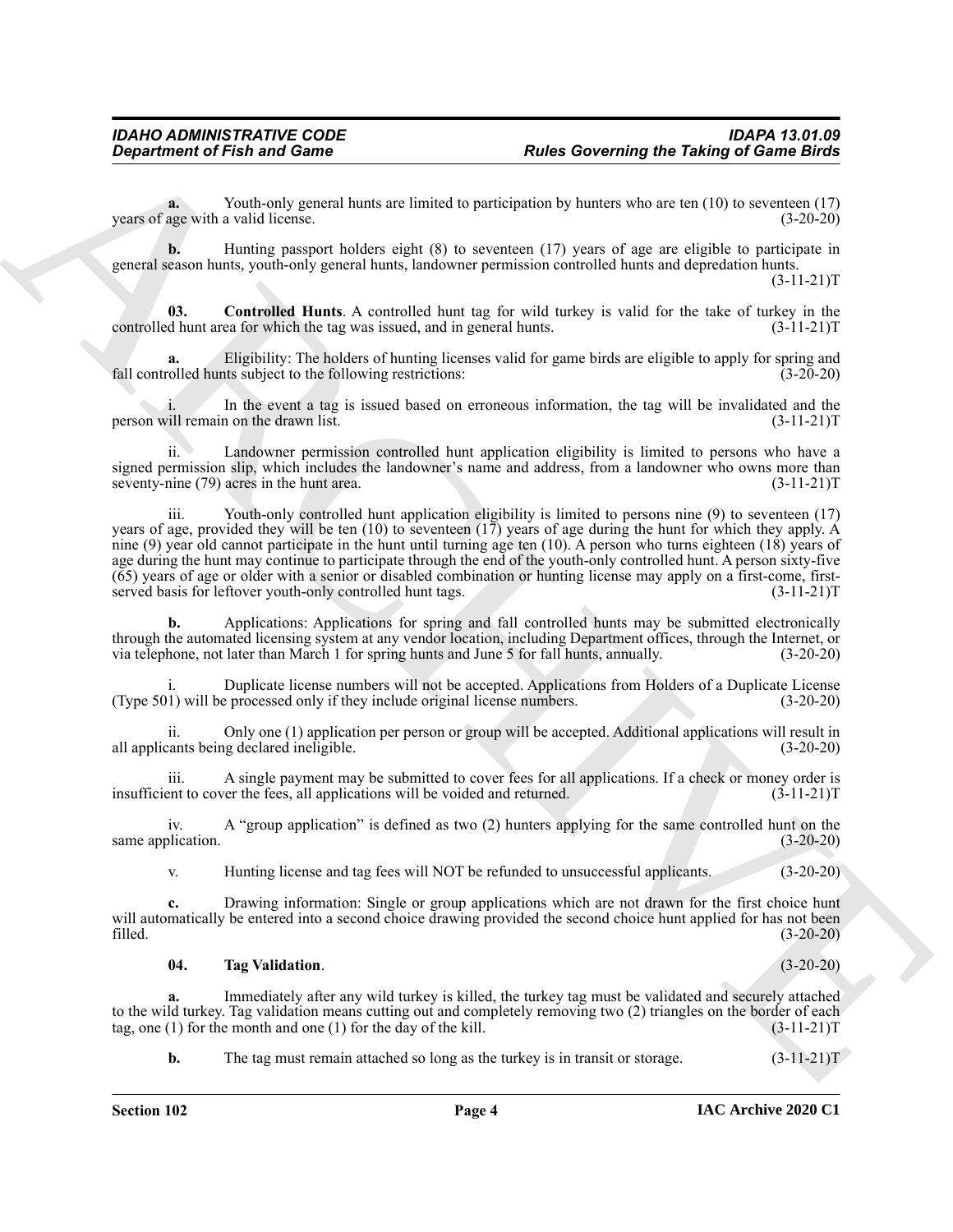#### <span id="page-4-12"></span>**05. Tag Designation**. (3-20-20)

**a.** Any resident adult person who possesses a controlled hunt tag may designate the controlled hunt or so ther resident minor child or grandchild who is qualified to participate in the hunt. (3-11-21) tag to his or her resident minor child or grandchild who is qualified to participate in the hunt.

**b.** Any nonresident adult person who possesses a controlled hunt tag may designate the controlled to his or her nonresident minor child or grandchild who is qualified to participate in the hunt. (3-11-21)T hunt tag to his or her nonresident minor child or grandchild who is qualified to participate in the hunt.

**c.** The designation of the controlled hunt tag is not effective unless it is:  $(3-11-21)T$ 

i. Made on a form prescribed by the Department and submitted either in person to any Department by mail to the License Supervisor at P.O. Box 25, Boise, ID 83707. (3-20-20) Office or by mail to the License Supervisor at P.O. Box  $25$ , Boise, ID 83707.

ii. Completed before the first opening hunt date for the tag. (3-11-21)T

<span id="page-4-9"></span>**d.** Any child cannot be designated more than one (1) controlled hunt tag per calendar year.(3-11-21)T

#### <span id="page-4-0"></span>**103. PHEASANT TAGS, PERMITS, AND VALIDATIONS.**

No person may hunt pheasant anywhere within the state, except licensed shooting preserves, without having in possession the appropriate hunting license and permit. (3-20-20)

#### <span id="page-4-10"></span>**01. Upland Game Bird Permit**. (3-20-20)

**a.** Any person eighteen (18) years of age or older hunting for or having a pheasant in his or her possession on Fort Boise, C.J. Strike, Montour, Payette River, Sterling, Market Lake, Mud Lake, Cartier, or Niagara Springs Wildlife Management Areas, or at other locations where the Department stocks pheasants, as identified by Commission proclamation, must have a valid Upland Game Bird Permit in possession. (3-20-20) Commission proclamation, must have a valid Upland Game Bird Permit in possession.

**b.** Permit Limit. Each Upland Game Bird Permit has a limit of six (6) cocks. Multiple permits may be purchased.  $(3-20-20)$ purchased. (3-20-20)

<span id="page-4-11"></span>**c.** Permit Validation. Any person harvesting a pheasant where a Upland Game Bird Permit is required must immediately validate their Permit upon reducing a pheasant to possession by entering the harvest date and location in Non-Erasable ink, and removing a notch from the permit for each pheasant taken. (3-20-20) location in Non-Erasable ink, and removing a notch from the permit for each pheasant taken.

**Consideration of Finite and General Constraints Constraint Constraint Constraint Constraint Constraint Constraint Constraint Constraint Constraint Constraint Constraint Constraint Constraint Constraint Constraint Constra** Youth Pheasant Season. The youth pheasant season is open only to licensed hunters ten (10) to seventeen (17) years of age and hunting passport holders eight (8) to seventeen (17) years of age, provided such youth hunters/passport holders are accompanied in the field at all times by a licensed hunter eighteen (18) years of age or older.  $\text{older.}}$  (3-20-20)

#### <span id="page-4-1"></span>**104. – 199. (RESERVED)**

#### <span id="page-4-5"></span><span id="page-4-2"></span>**200. IDENTIFICATION OF SPECIES IN POSSESSION AND DURING TRANSPORTATION.**

No person may possess, transport, or ship any game bird or Eurasian-collared dove between the place where taken and the personal abode of the possessor OR between the place where taken and a commercial processing or storage facility unless: (3-20-20)

<span id="page-4-7"></span><span id="page-4-6"></span>**01. Wild Turkey**. The beard or leg of wild turkey is left naturally attached to the carcass. (3-20-20)

**02. All Other Game Birds and Eurasian-Collared Doves**. One (1) fully-feathered wing or the head is left naturally attached to the carcass. (3-20-20)

#### <span id="page-4-3"></span>**201. – 249. (RESERVED)**

#### <span id="page-4-8"></span><span id="page-4-4"></span>**250. MANDATORY CHECK AND REPORT – SWANS.**

Any hunter killing a swan must, within three (3) days of the date of kill, present the swan carcass (for measurement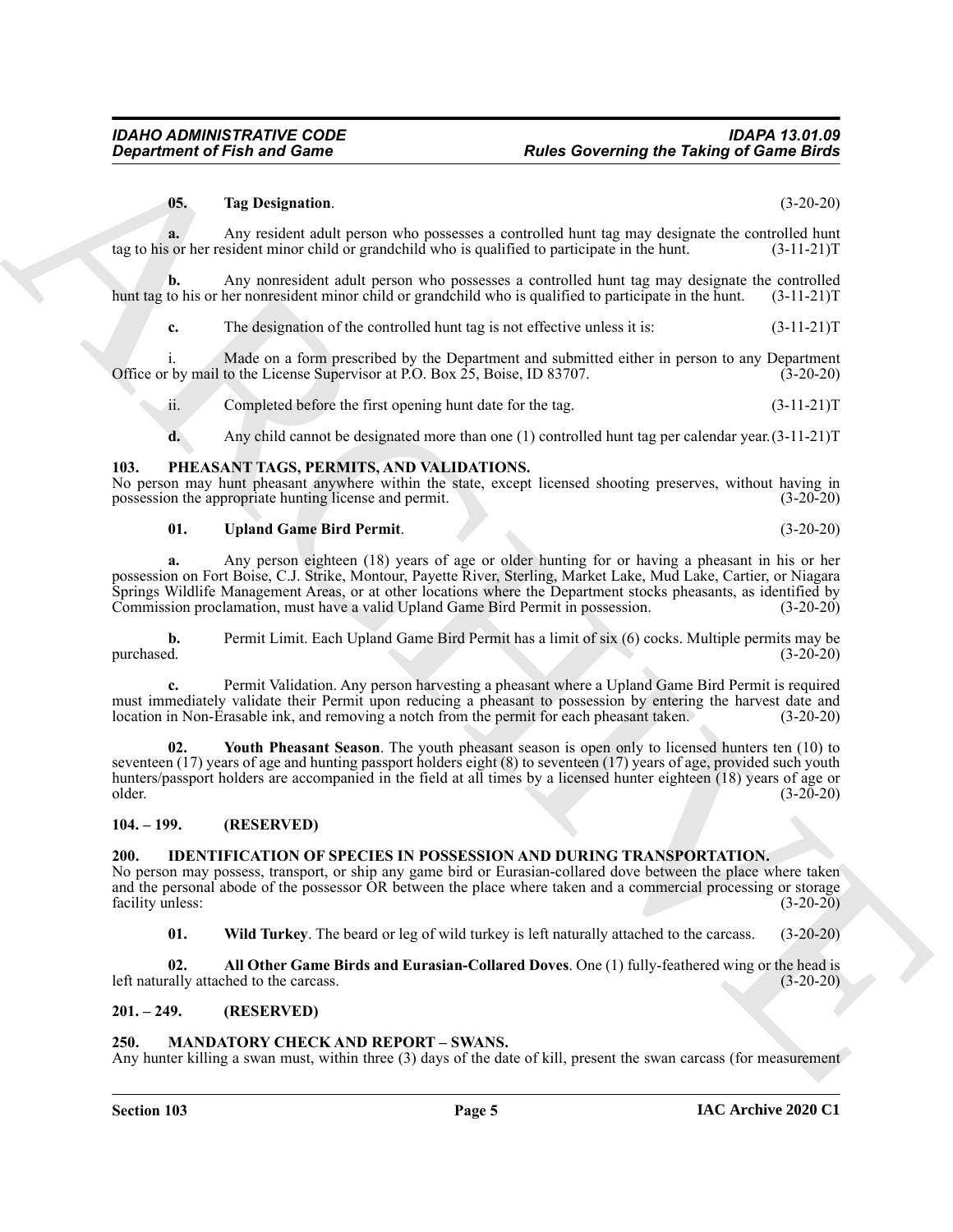### <span id="page-5-12"></span><span id="page-5-11"></span><span id="page-5-1"></span><span id="page-5-0"></span>**251. – 299. (RESERVED)**

| <b>Department of Fish and Game</b> |                                                                                                               | <b>Rules Governing the Taking of Game Birds</b>                                                                                                                                                                                                 |             |
|------------------------------------|---------------------------------------------------------------------------------------------------------------|-------------------------------------------------------------------------------------------------------------------------------------------------------------------------------------------------------------------------------------------------|-------------|
|                                    | complete the report.                                                                                          | and identification) to a conservation officer, regional office or check station, and complete a harvest report. A person<br>may authorize another person to comply with the check and report if that person possesses sufficient information to | $(8-1-20)T$ |
| $251. - 299.$                      | (RESERVED)                                                                                                    |                                                                                                                                                                                                                                                 |             |
| 300.                               | UPLAND GAME BIRD METHODS OF TAKE.                                                                             |                                                                                                                                                                                                                                                 |             |
|                                    | 01.<br>Upland Game Birds. No person may take upland game birds:                                               |                                                                                                                                                                                                                                                 | $(3-20-20)$ |
|                                    | With a trap, snare, net, crossbow, or firearm.<br>a.                                                          |                                                                                                                                                                                                                                                 | $(3-20-20)$ |
|                                    | one-half $(3-1/2)$ inches maximum length, or muzzleloading shotgun; or                                        | EXCEPT upland game birds may be taken with a shotgun using shells not exceeding three and                                                                                                                                                       | $(3-20-20)$ |
|                                    | ii.                                                                                                           | EXCEPT, forest grouse only may be taken with a crossbow or firearm.                                                                                                                                                                             | $(3-20-20)$ |
|                                    | From any watercraft.<br>$\mathbf{b}$ .                                                                        |                                                                                                                                                                                                                                                 | $(3-20-20)$ |
|                                    | By the use or aid of any electronic call.<br>c.                                                               |                                                                                                                                                                                                                                                 | $(3-20-20)$ |
|                                    | d.                                                                                                            | By the aid of baiting. Bait is defined as any substance placed to attract upland game birds.                                                                                                                                                    | $(3-20-20)$ |
|                                    | е.<br>thirty-six (36) square inches of visible hunter orange above the waist.                                 | When hunting on locations where an Upland Game Bird permit is required, without wearing at least                                                                                                                                                | $(3-20-20)$ |
|                                    | 02.                                                                                                           | Wild Turkey. In addition to the methods listed above, no person may take wild turkey:                                                                                                                                                           | $(3-20-20)$ |
|                                    | With lead shot exceeding BB size.<br>a.                                                                       |                                                                                                                                                                                                                                                 | $(3-20-20)$ |
|                                    | With steel shot exceeding T size.<br>b.                                                                       |                                                                                                                                                                                                                                                 | $(3-20-20)$ |
|                                    | By the use of dogs, except during fall hunts.<br>c.                                                           |                                                                                                                                                                                                                                                 | $(3-20-20)$ |
| 301.                               | migratory bird treaty act and federal regulations (found at 50 CFR Part 20).                                  | MIGRATORY GAME BIRD AND AMERICAN CROW METHODS OF TAKE.<br>As provided by Section 36-1102, Idaho Code, taking of migratory birds is subject to the provisions of the federal                                                                     | $(3-20-20)$ |
|                                    | 01.<br>inches in diameter (size T).                                                                           | Waterfowl. No person may take waterfowl, or coot while in possession of shot other than nontoxic<br>shot federally approved for waterfowl hunting. No person may take waterfowl with shot larger than two tenths (.20)                          | $(3-20-20)$ |
|                                    | 02.                                                                                                           | Mourning Doves, Common Snipe, and Sandhill Cranes. No person may take mourning doves,<br>common snipe, or Sandhill Cranes while in possession of shot larger than two tenths (.20) inches in diameter (size T).                                 | $(3-20-20)$ |
|                                    | 03.<br>shotgun using shells exceeding three and one-half $(3-1/2)$ inches maximum length.                     | American Crow. No person may take American crow: with trap, snare, net, rifle, pistol or a                                                                                                                                                      | $(3-20-20)$ |
| $302. - 399.$                      | (RESERVED)                                                                                                    |                                                                                                                                                                                                                                                 |             |
| 400.                               | AREAS CLOSED TO HUNTING OF GAME BIRDS.                                                                        |                                                                                                                                                                                                                                                 |             |
|                                    | 01.<br><b>General.</b> The following areas are closed to the hunting, killing, or molesting of any game bird: |                                                                                                                                                                                                                                                 |             |

<span id="page-5-13"></span>

| VZ.         | <b>WHO TUTKEY.</b> In addition to the methods isted above, no person may take who turkey. $(3-20-20)$ |             |
|-------------|-------------------------------------------------------------------------------------------------------|-------------|
| a.          | With lead shot exceeding BB size.                                                                     | $(3-20-20)$ |
| b.          | With steel shot exceeding T size.                                                                     | $(3-20-20)$ |
| $c_{\cdot}$ | By the use of dogs, except during fall hunts.                                                         | $(3-20-20)$ |

### <span id="page-5-10"></span><span id="page-5-9"></span><span id="page-5-7"></span><span id="page-5-2"></span>**301. MIGRATORY GAME BIRD AND AMERICAN CROW METHODS OF TAKE.**

#### <span id="page-5-8"></span><span id="page-5-3"></span>**302. – 399. (RESERVED)**

### <span id="page-5-6"></span><span id="page-5-5"></span><span id="page-5-4"></span>**400. AREAS CLOSED TO HUNTING OF GAME BIRDS.**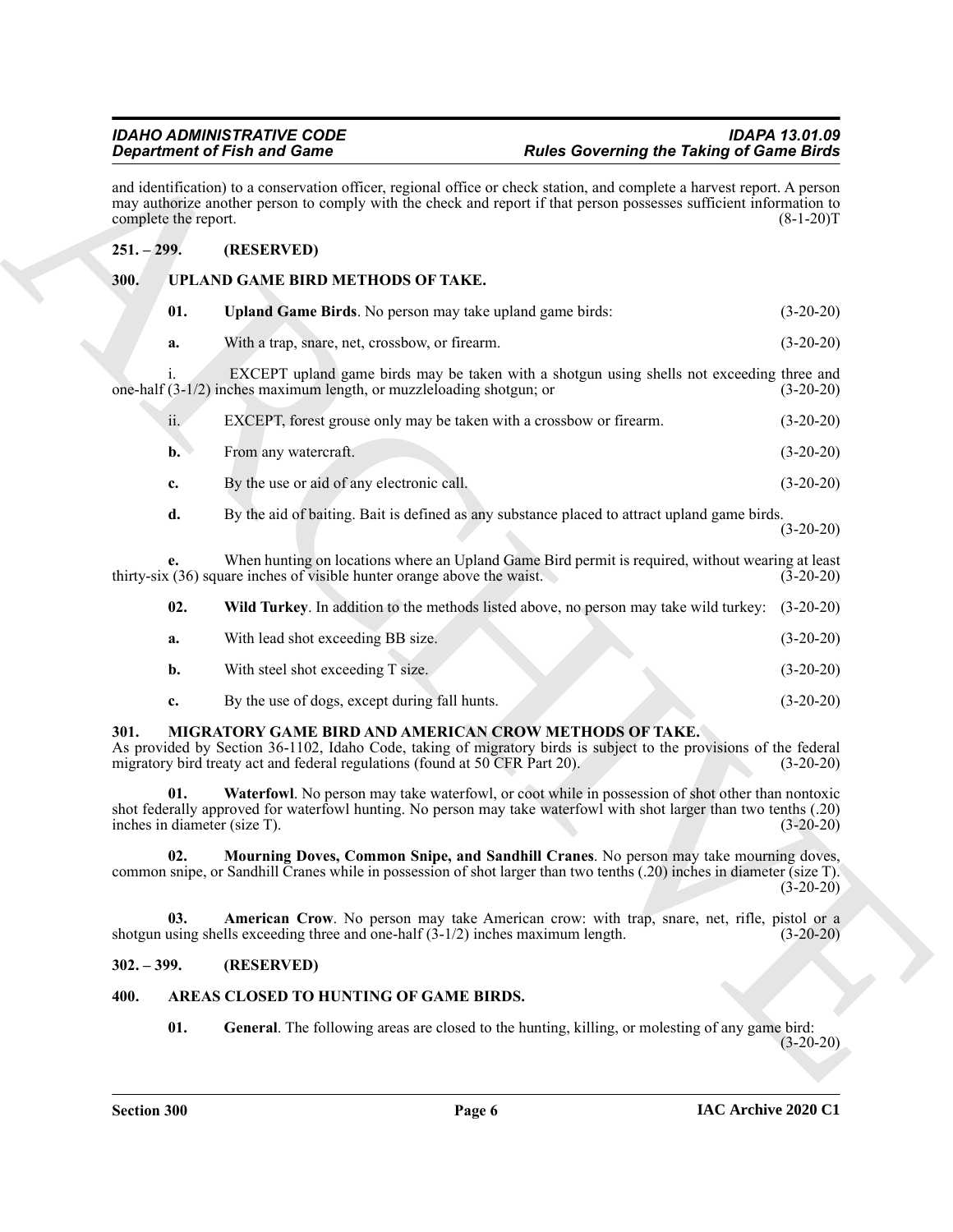# *IDAHO ADMINISTRATIVE CODE IDAPA 13.01.09 Department of Fish and Game Rules Governing the Taking of Game Birds*

That area of Craters of the Moon National Monument in Blaine and Butte Counties prior to the f the Monument (which excludes the Craters of the Moon National Preserve). (3-20-20) 2000 expansion of the Monument (which excludes the Craters of the Moon National Preserve).

**b.** Hagerman Fossil Beds National Monument in Twin Falls County, except that portion within an area fifty (50) feet in elevation above the high water level of the Snake River (the upslope area is marked by yellow fiberglass markers, and hunting is permitted downslope to the river). (3-20-20)

**c.** Harriman State Park Wildlife Refuge in Fremont County. (3-20-20)

**d.** Nez Perce National Historical Park in Clearwater, Idaho, and Nez Perce Counties. (3-20-20)

**e.** That portion of Ada County within Veterans Memorial Park and the area between State Highway a Springs Avenue and the Boise City limits. (3-20-20) 21, Warm Springs Avenue and the Boise City limits.

**f.** Yellowstone National Park in Fremont County. (3-20-20)

**g.** Fort Boise Wildlife Management Area (WMA) in Canyon County from September 15 through the end of the waterfowl hunting season in the area enclosed by the following boundary: Beginning at the bridge across Sand Hollow Creek on Old Fort Boise Road approximately one hundred (100) yards west of the WMA headquarters, then north along the east bank of Sand Hollow Creek to its confluence with the Snake River, then north and northeast downstream along the east bank of the Snake River to the WMA boundary fence, then south and southeast along the WMA boundary fence to Old Fort Boise Road, then west on Old Fort Boise Road to the point of beginning.

(3-20-20)

**h.** Roswell Marsh Wildlife Habitat Area in Canyon County on Sundays, Mondays, Tuesdays and Wednesdays from September 15 through the end of the waterfowl hunting season in the area south of Highway 18 and west of Pebble Lane (Roswell Marsh segment). (3-20-20)

**i.** Mann's Lake in Nez Perce County and extending three hundred (300) yards beyond the Bureau of Reclamation property that encompasses the lake. (3-20-20)

**j.** On any of those portions of federal refuges, State game preserves, State wildlife management areas, bird preserves, bird refuges, and bird sanctuaries for which bird hunting closures have been declared by legislative or Commission action except as otherwise expressly stated below in Section 401 under Game Preserves Open to Hunting of Game Birds.

<span id="page-6-0"></span>**02. Migratory Game Birds**. In addition to the areas listed above as closed to hunting of game birds, the following areas are closed to hunting, killing, or molesting migratory game birds other than mourning dove:

(3-20-20)

**a.** Fort Hall Indian Reservation in Bingham, Bannock, and Power Counties within three hundred (300) yards each way of the Fort Hall Bluffs from Bigbend Boat Launch to the west boundary of the Fort Hall Indian Reservation, and within one hundred (100) yards of any improved roadway or inhabited dwelling any place within the reservation boundary. (3-20-20)

**Considered Find and Conservative Research Manuel Absorption and the Georgian and Conservative Conservative Conservative Conservative Conservative Conservative Conservative Conservative Conservative Conservative Conservat b.** Hagerman Wildlife Management Area (WMA) in Gooding County in the area enclosed by the following boundary: Beginning at a point two hundred (200) yards west of the point at which U.S. Highway 30 crosses the south bank of Gridley Island, then northwest along a line two hundred (200) yards southwest of and parallel to U.S. Highway 30 to a point two hundred (200) yards west of the junction of U.S. Highway 30 and the WMA entrance, then west and north and east along a line two hundred (200) yards outside of the WMA boundary which is marked by a fence, to the point at which the fence meets U.S. Highway 30, then east and south along a line five hundred (500) yards outside of the WMA boundary to the Snake River, then downstream along the north bank of the Snake River and then along the south bank of Gridley Island to the point where U.S. Highway 30 crosses the south bank of Gridley Island, then two hundred (200) yards west of U.S. Highway 30 to the point of beginning.<br>Exception: Department sponsored waterfowl hunts. (3-20-20) Exception: Department sponsored waterfowl hunts.

**c.** Hubbard Reservoir in Ada County including the shoreline area within two hundred (200) yards of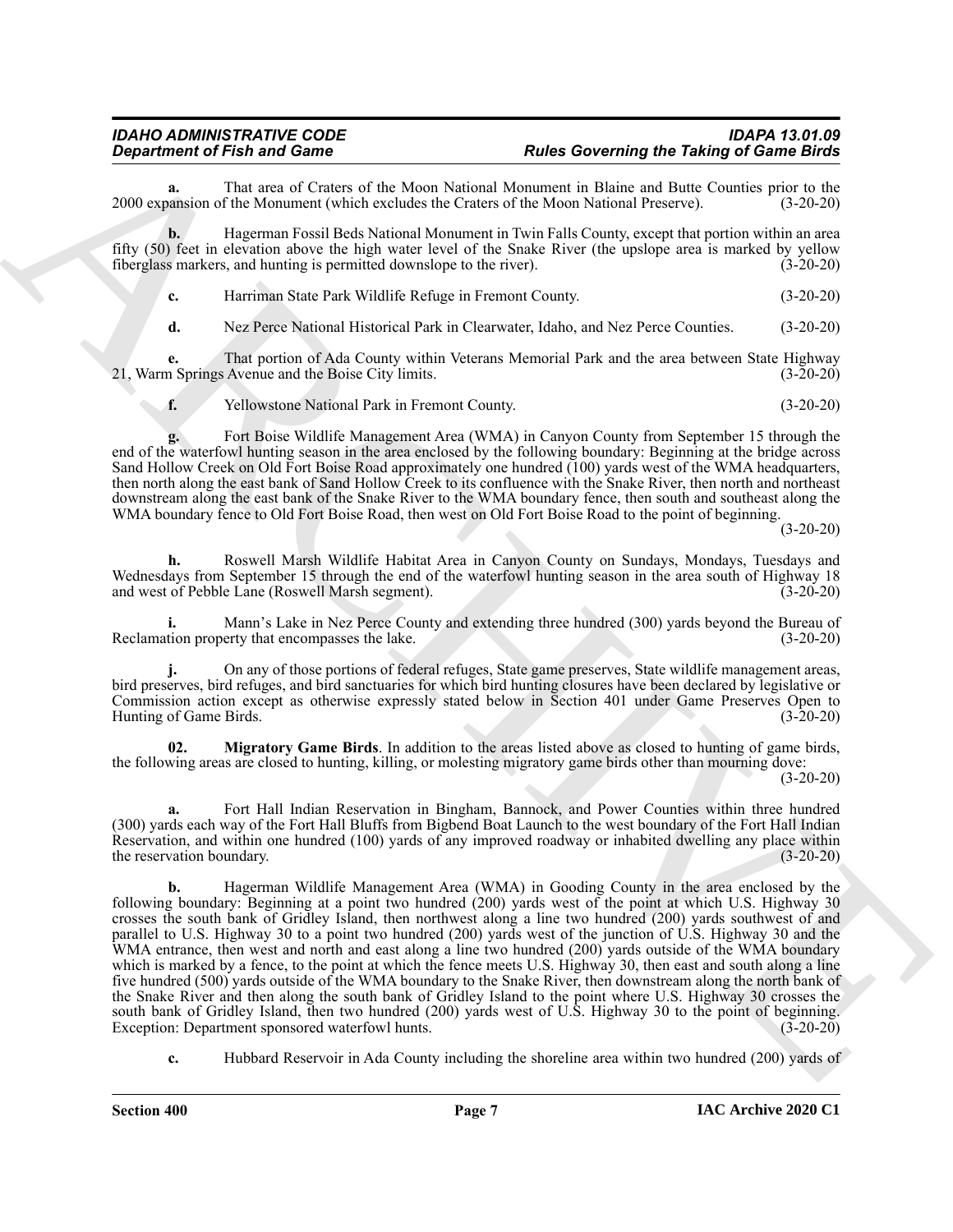the existing water line. (3-20-20)

**d.** Mormon Reservoir in Camas County including the shoreline area within two hundred (200) yards of the ordinary high water line. (3-20-20)

**e.** Spokane River in Kootenai County from the Post Falls Dam to Lake Coeur d'Alene at the orange pilings, within two hundred (200) yards of the ordinary high water line two thousand one hundred twenty-eight  $(2,128)$  feet above sea level.  $(3-20-20)$ 

**f.** Thompson Lake in Kootenai County in the area enclosed by the following center-of-roadway boundary: Beginning at the junction of State Highway 97 and Thompson Lake Road 317 north of the town of Harrison, then along Thompson Lake Road 317 to the junction of Blue Lake Road 318 east of Thompson Lake, then along Blue Lake Road 318 to the junction of Anderson Lake Road 319 at Springston, then along Anderson Lake Road 319 to the Trail of the Coeur d'Alenes bicycle path, then west along the bicycle path to the junction of State Highway 97 west of Harrison, then along State Highway 97 to the point of beginning. (3-20-20)

<span id="page-7-1"></span>**03. Geese**. In addition to the areas listed above as closed to hunting of game birds and migratory game birds, the following areas are closed to the hunting, killing, or molesting of any species of geese: (3-20-20)

**Constrained of Finit and Game<br>
In the state Governing the Taking of Game Energy<br>
the costs of the state of the state of the state of the state of the state of the state of the state of the state of the state of the state a.** Canyon County in the area enclosed by the following roadway boundary and within one hundred fifty (150) feet of the exterior side of said boundary (except that the closure extends to one hundred (100) yards from the exterior side of said boundary along that section commencing at the junction of Lake Shore Drive and Rim Road, then south on Rim Road to west Lewis Lane, then east on west Lewis Lane to Lake Shore Drive, then along Lake Shore Drive to Emerald Road): Beginning approximately three fourths (3/4) of a mile south of the City of Nampa at the junction of State Highway 45 (12th Avenue Road) and Greenhurst Road, then west following Greenhurst Road to its junction with Middleton Road, then north following Middleton Road to its junction with Lake Lowell Avenue, then west following Lake Lowell Avenue to its junction with Lake Avenue, then north following Lake Avenue to its junction with West Roosevelt Avenue, then west following West Roosevelt Avenue to its junction with Indiana Avenue, then north following Indiana Avenue to its junction with State Highway 55 (Karcher Road), then west following State Highway 55 to its junction with Riverside Road, then south following Riverside Road to the Deer Flat National Wildlife Refuge boundary, then west along boundary fence below lower embankment as posted to Lake Shore Drive, then in a southeast direction following Lake Shore Drive to its junction with Marsing Road, then east and south on Lake Shore Drive to Rim Drive, then south on Rim Drive to West Lewis Lane, then east on West Lewis Lane to Lake Shore Drive, then southeast on Lake Shore Drive to State Highway 45, then north on State Highway 45 to its junction with Greenhurst Road, the point of beginning.

**b.** Hagerman Valley in Gooding and Twin Falls Counties in the area enclosed by the following boundary: Beginning at the Gridley Island Bridge on the Snake River, then south and east along the south bank to a point perpendicular to mile marker 187.5, then on a direct line east to the southern tip of Ritter Island (in the Snake River), then continuing east to the intersection of 3200 South Road and 1300 East Road, then north on the 1300 East Road to the 1200 East Road, then northwest and north on the 1200 East Road to the 3000 South Road, then west on the 3000 South Road to a point (which is five hundred (500) yards east of the intersection of the 3000 South Road and the Hagerman National Fish Hatchery Road) five hundred (500) yards east of the Hagerman Wildlife Management Area (WMA) boundary, then north and west five hundred (500) yards outside the Hagerman WMA boundary to U.S. Highway 30, then west and south two hundred (200) yards outside the Hagerman WMA boundary to the 2900 South Road, then west on the 2900 South Road to the 900 East Road, then due south to a point two hundred (200) yards north of the Snake River, then west and north two hundred (200) yards outside the high water line on the east bank of the Snake River to Lower Salmon Dam, then west across the Snake River, then south, southwest and east two hundred (200) yards outside the high water line on the west bank of the Snake River (including the Idaho Power<br>Upper Salmon Dam diversion canal) to the Gridley Bridge on U.S. Highway 30, the point of beginning. (3-20-20) Upper Salmon Dam diversion canal) to the Gridley Bridge on U.S. Highway 30, the point of beginning.

**c.** Minidoka and Cassia Counties in the area enclosed by the following boundary: Within two hundred (200) yards of the high water line of the Snake River from Milner Dam upstream to Meridian Road (north side of the Snake River) and 650 East Road (south side of the Snake River), approximately six and one-half (6 1/2) miles east of the City of Burley. (3-20-20)

#### <span id="page-7-2"></span><span id="page-7-0"></span>**401. GAME PRESERVES OPEN TO THE HUNTING OF MIGRATORY GAME BIRDS.**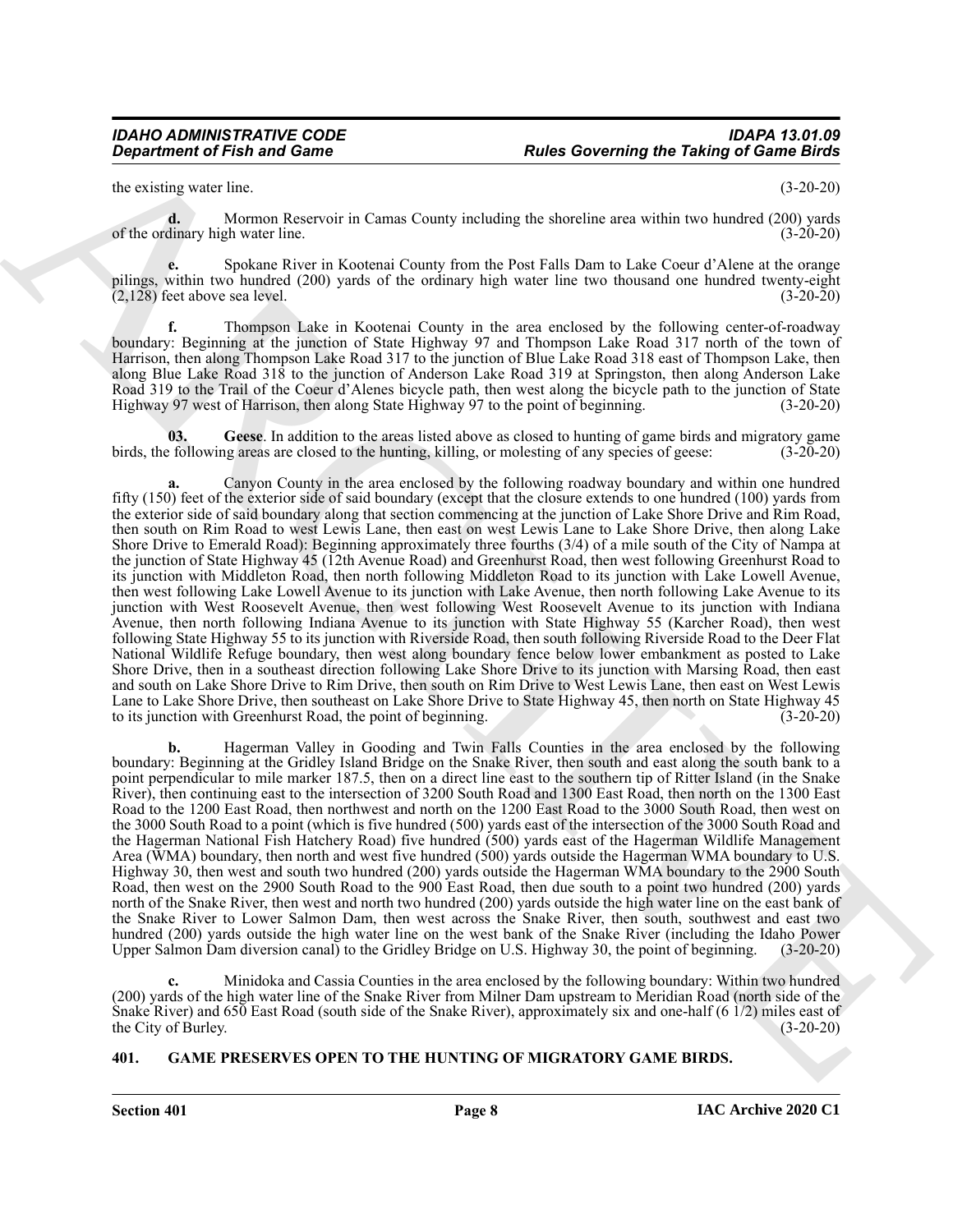The David Thompson Preserve in Bonner County is open to the hunting of migratory game birds. (3-20-20)

#### <span id="page-8-0"></span>**402. – 449. (RESERVED)**

#### <span id="page-8-11"></span><span id="page-8-1"></span>**450. WOUNDING – RETRIEVING.**

No person may wound or kill any game bird without making a reasonable effort to retrieve it and reduce it to possession. Every game bird wounded by hunting and reduced to possession shall be killed immediately and become a part of the daily bag limit. (3-20-20)

#### <span id="page-8-2"></span>**451. – 499. (RESERVED)**

#### <span id="page-8-7"></span><span id="page-8-3"></span>**500. OFFICIAL SHOOTING HOURS.**

No person may take game birds outside of official shooting hours. (3-20-20)

<span id="page-8-9"></span><span id="page-8-8"></span>**01. Migratory Game Birds and Wild Turkey**. Official shooting hours for migratory game birds and wild turkey are from one-half  $(1/2)$  hour before sunrise until sunset.  $(3-20-20)$ 

**Considered of Fish and Comes<br>
LED ARCHIVES through the conservation for the leading of the second particles of the second and the conservation of the second in the second of the second of the second of the second of the 02. Upland Game Birds and American Crow**. Official shooting hours for upland game birds and American crow are from one-half  $(1/2)$  hour before sunrise to one-half  $(1/2)$  hour after sunset. In locations requiring possession of a Upland Game Bird permit, the Commission may designate alternate official shooting hours by proclamation. (3-20-20)

#### <span id="page-8-4"></span>**501. – 599. (RESERVED)**

#### <span id="page-8-10"></span><span id="page-8-5"></span>**600. SEASONS, BAG, AND POSSESSION LIMITS, AND MANAGEMENT UNITS.**

The Commission sets seasons, bag limits, and possession limits for game birds by proclamation, as published in a brochure available at Department offices and license vendors. Management Unit Descriptions for wild turkey are contained in IDAPA 13.01.08.600, "Rules Governing the Taking of Big Game Animals." (3-20-20) contained in IDAPA 13.01.08.600, "Rules Governing the Taking of Big Game Animals."

#### <span id="page-8-6"></span>**601. – 999. (RESERVED)**